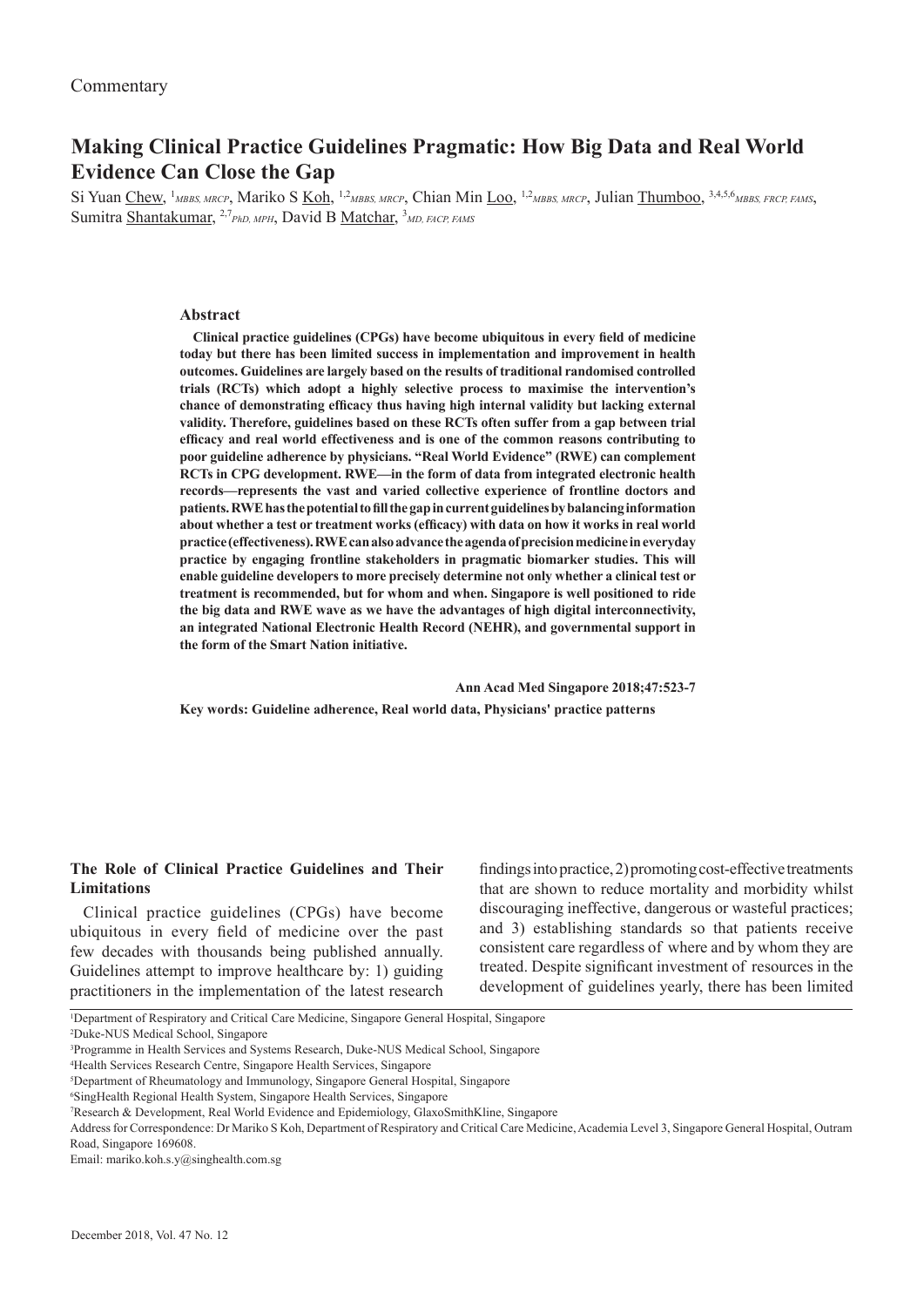success in impacting health outcomes and low physician adherence to guidelines has been cited as an important factor.<sup>1</sup> It has been said that changing the behaviour of physicians is as difficult as that of patients, and simply informing physicians of the expected standards of care with guidelines alone is unlikely to achieve sustained adherence.<sup>1</sup>

Many barriers to adherence have been cited, such as the lack of awareness of the guidelines, lack of motivation to change, organisational constraints, and lack of time or resources.2 However, it has been increasingly recognised that the lack of external generalisability is an important barrier towards the implementation of CPGs in routine clinical practice.3 Guideline recommendations are preferentially based on data from well designed randomised controlled trials (RCTs) which are traditionally ranked at the apex of the evidence hierarchy.<sup>4</sup> While traditional RCTs are designed to demonstrate efficacy of an intervention, these "efficacy trials" are usually performed under ideal and controlled settings for drug registration purposes and adopt a highly selective process by which patients with any other pre-existing conditions or comorbidities are excluded. Often, less emphasis is placed on whether the treatment effect is achievable under real world conditions. For instance, RCTs in asthma typically exclude patients on the basis of age, smoking status, inadequate adherence, poor inhaler technique and other comorbidities. As a result, RCTs evaluating the efficacy of interventions in asthma and chronic obstructive pulmonary disease (COPD) have traditionally excluded up to 95% and 90% of routine care populations respectively.<sup>5</sup> Therefore, guideline recommendations based on these RCTs often suffer from a gap between trial efficacy and real world effectiveness. This has contributed partly to poor adherence by physicians to CPGs in many fields of medicine.<sup>6</sup>

# **How Real World Evidence Can Help CPGs Fulfil Their Intended Roles**

Today, we are standing at the brink of a new era thanks to the proliferation and integration of electronic health records (EHRs) in both primary and tertiary care in Singapore. EHR contains a wealth of as-yet untapped real world data (RWD) that can be used to generate real world evidence (RWE), which is defined as the evidence derived from the synthesis and analysis of healthcare data outside of traditional clinical research settings.7 Apart from EHR, RWD can be found in administrative claims and billing data, product and disease registries, health monitoring devices/wearables and even social media.<sup>8</sup>

The incorporation of  RWE into guideline development and implementation has the potential to enable guideline developers to close the gap between mere knowledge of guidelines and translation to clinical practice in 4 methods.

# *Method 1: Incorporating Information on Both Treatment Efficacy and Real World Effectiveness Into Our CPGs*

Demonstration of treatment efficacy does not necessarily equate to real world effectiveness and it is here that RWE can bridge the gap in our CPGs by helping guideline developers better understand treatment responses in the heterogenous patient populations of the real world with pragmatic trials. Interventional RWE studies like the Salford Lung Study<sup>9</sup> used a pragmatic RCT trial design where heterogenous patient cohorts were recruited under minimal selection criteria to test the real world effectiveness of  an open label once-daily long-acting β agonist/inhaled corticosteroid dry powder inhaler in asthma and COPD. They were monitored under the routine care of physicians with no additional visits or attempts to change adherence in order to mimic true clinical practice by using EHR to capture real time data, track outcomes and minimise participant burden associated with trial visits. While such pragmatic studies sacrifice some internal validity, their results allow better approximation of  real world practice than the traditional RCTs which are conducted under ideal conditions with high intensity of follow-up care that is often not economical or practical in real life. Trial pragmatism—which refers to the degree of matching between the care delivered in the trial setting and real world conditions—exists on a continuum and different study designs can make a trial more or less pragmatic.<sup>10</sup>

While pragmatic RCTs like the Salford Lung Study have improved the generalisability of research data, their findings are still nonetheless contextualised to the geographical setting where the trial was conducted and therefore may not be generalisable to other countries or healthcare settings due to various geographical, psychosocial and healthcare system differences (such as effect of  climate and environment on the disease, health literacy and health-seeking behaviour of patients or quality or accessibility to health services). It is therefore imperative that there be international collaboration in the conduct of RWE studies to better understand how differences in geographic, psychosocial and healthcare system influence disease patterns and outcomes.

# *Method 2: Development and Incorporation of Precision Medicine (PM) into CPGs*

Real world patient cohorts are heterogenous. However, most of our diagnostics and treatments have been developed for the "average patient" which may be effective for some but not all patients. In addition, international guidelines may not be contextualised for individual local practice settings in terms of local needs and resource availability. This has resulted in the proliferation of local CPGs with their varying interpretations of the available evidence. It is therefore difficult for frontline healthcare practitioners to apply CPGs to their real world patients who don't meet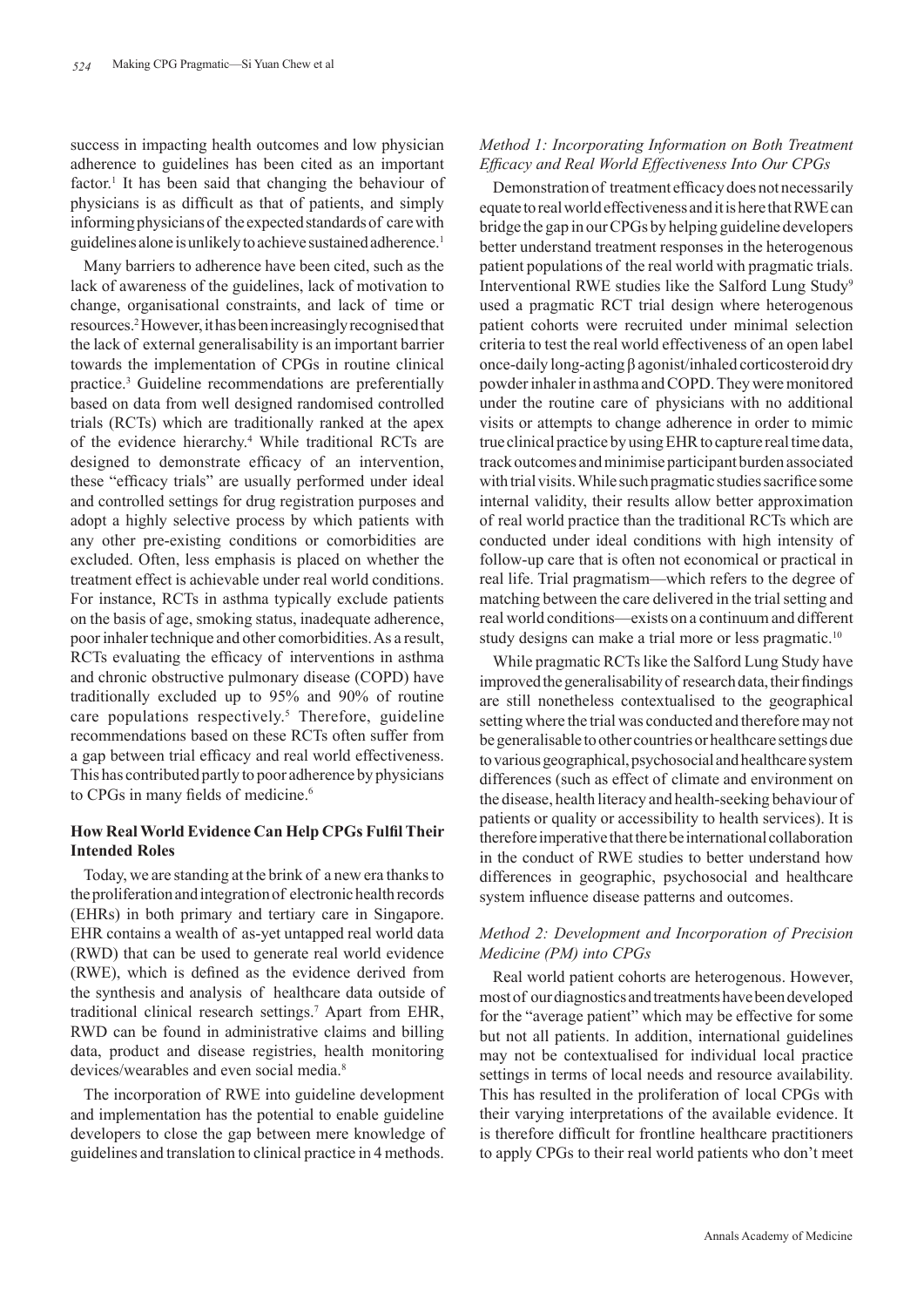the description of the "ideal" patient<sup>11</sup> but the emergence of PM may be a game changer.

Advances in genomic analysis have spurred the development of  PM, which is defined as diagnostics and treatments that are targeted to the needs of individual patients on the basis of genetic, biomarker, phenotypic or psychosocial characteristics that distinguish an individual patient from other patients with similar clinical presentations.12 Generating RWE from EHR would enable the creation of algorithms for the everyday patient that could assist the frontline healthcare provider in: 1) identifying patients with risk factors for aggressive disease prevention (e.g. prediabetes) and screening, 2) phenotyping and endotyping patients, $13$  as well as 3) guiding individualised management in terms of medication selection and administration (Table 1).

### *Method 3: Enabling Continuous Performance Assessment of Guideline Quality and Conformance*

Despite the proliferation in the number of CPGs over the years, the adherence to guidelines has remained low to moderate over the last 2 decades.<sup>14</sup> Poor quality guidelines may cause harm by promoting misuse or overuse of medical services and few, if any, guidelines are evaluated rigorously for efficacy and safety before implementation. RWE can meet this need for quality assurance by enabling post-implementation efficacy and safety analyses in the same way that pharmaceutical companies are required to conduct post-marketing surveillance.15 This way, guideline developers are kept in a continuous feedback loop which keeps them informed about the impact of individual guideline recommendations on real world practice.

RWE can also facilitate guideline implementation by measuring guideline conformance. This may be performed by deconstructing the guidelines, identification of data elements required to assess each guideline recommendation

and establishment of acceptable benchmarks for performance. Multidisciplinary interventions targeted at the patient, healthcare provider and local system are often needed to support guideline conformance and RWE can provide guideline implementation programmes with feedback on the efficacy of individual interventions.

# *Method 4: Increasing Healthcare System Efficiency and Cost Control by Identifying Gaps in Care and Areas of Low-Value Healthcare in Healthcare Systems for Quality Improvement (QI) and Health Technology Reassessment (HTR) Activities, Respectively*

The increasing burden of chronic diseases and their ever-growing availability of diagnostic investigations and treatments has made healthcare today increasingly costly,16 complex and often fragmented because patients have needs that exceed the temporal and informational capacity of any single healthcare provider.<sup>17</sup> By continuous collection and analysis of data on the health-seeking patterns of patients and prescribing patterns of physicians across primary, tertiary and acute care settings, RWE can support HTR and QI activities with real time data and evidence that: 1) identifies low-value healthcare practices for elimination and disinvestment by policymakers,  $18$  2) promotes clinician adherence to high-value interventions, and 3) reduces costs and complexity of care by reducing service duplication and process variation across various healthcare providers.

# **The Challenges and Limitations of Real World Evidence and Big Data**

RWE and big data, however, comes with its own set of strengths and challenges in the form of the 4 "V's," namely, Volume, Velocity, Variety and Veracity<sup>19</sup> (Table 2). The sheer volume and speed (velocity) in the generation of data can increase the potential for noise accumulation which may generate incorrect or unreliable (veracity) conclusions. In

Clinical decision support (CDS) tools: Integration of CDS tools with EHR can assist the physician in making prescriptive decisions for every patient encounter at multiple points from initial consultation to diagnosis to follow-up.\* Recommendations by the Watson for Oncology CDS tool have been shown to be concordant with conventional tumour board treatment decisions in 93% of breast cancers.†

Telemedicine: The popularity of smart devices that track step count, heart rate, lifestyle habits (diet, physical activity and sleep) can be leveraged to enable the development of telemedicine where trackable health data is relayed to doctors for monitoring. This will also enhance patient engagement and facilitate self-management of chronic diseases such as hypertension and asthma.

Artificial intelligence (AI) and machine learning: Machine learning is an application of AI which allows a programme to learn and improve from reviewing a large amount of data without being explicitly programmed.<sup>‡</sup> While the technology and application of machine learning in medicine is still nascent, it has been applied to mammography interpretation in radiology with a performance that was roughly equivalent to the bottom 10% of radiologists.<sup>1</sup>

EHR: Electronic health record

† Somashekhar SP, Sepúlveda MJ, Puglielli S, Norden AD, Shortliffe EH, Rohit Kumar C, et al. Watson for Oncology and breast cancer treatment recommendations: agreement with an expert multidisciplinary tumor board. Ann Oncol 2018;29:418-23.

‡ Mayo RC, Leung J. Artificial intelligence and deep learning – radiology's next frontier? Clin Imaging 2018;49:87-8.

¶ The Digital Mammography DREAM challenge. Available at: https://www.synapse.org/#!Synapse:syn4224222/wiki/401744. Accessed on 23 July 2018.

Table 1. Examples of How Real World Data and Evidence Can Be Potentially Applied to Day-to-Day Routine Clinical Practice

<sup>\*</sup> Castaneda C, Nalley K, Mannion C, Bhattacharyya P, Blake P, Pecora A, et al. Clinical decision support systems for improving diagnostic accuracy and achieving precision medicine. J Clin Bioinforma 2015;5:4.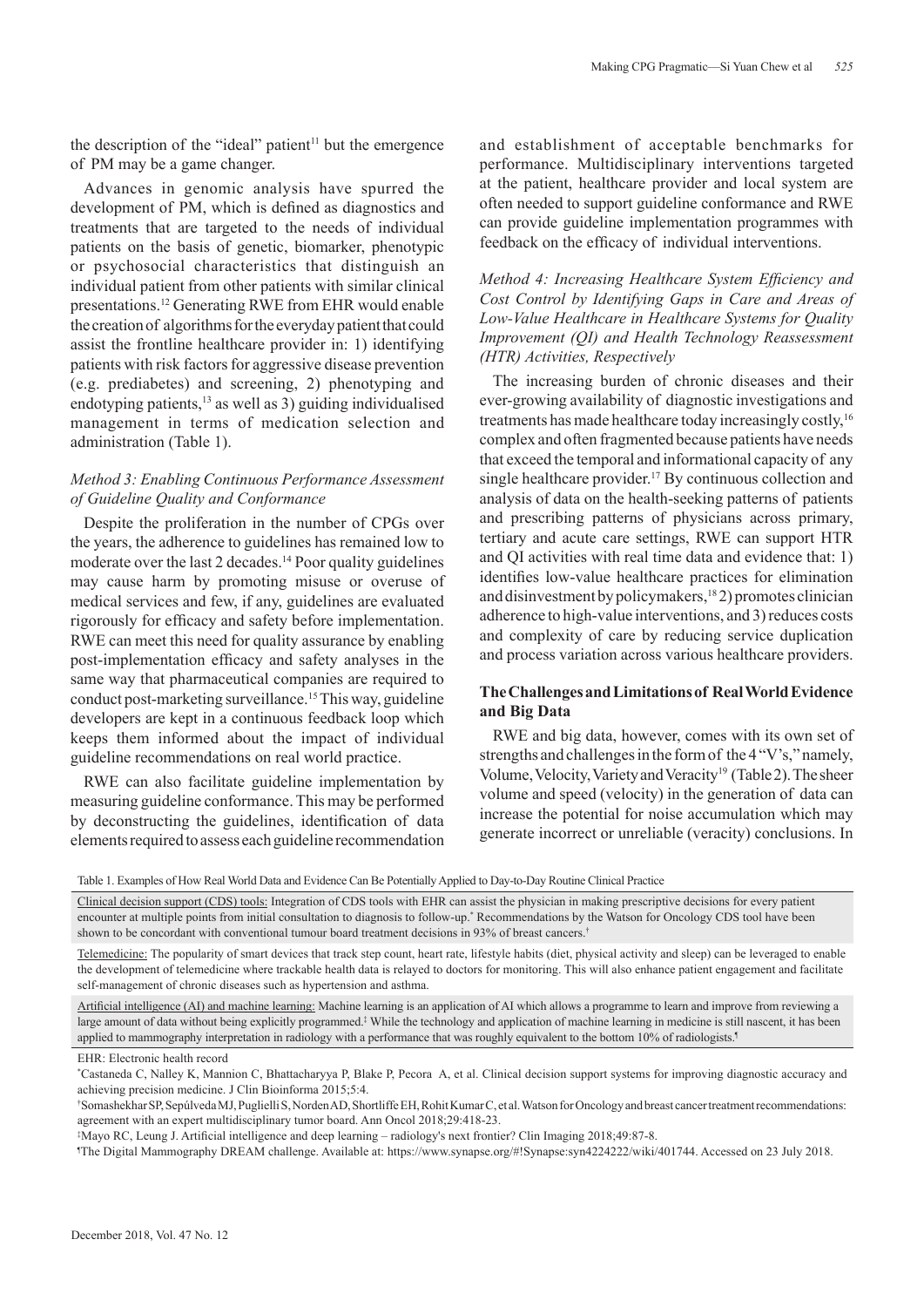#### Table 2. The 4 "V's" of Big Data – Volume, Velocity, Veracity and Variety\*†

The enormous volume of data being created daily is what gives big data its name. A total of 153 exabytes (1 exabyte  $= 1$  billion gigabytes) of data were produced in 2013 and it has been estimated that 2314 exabytes of data will be produced in 2020.‡

Data velocity refers to the speed at which the data is generated, stored, analysed or refreshed. Data is being continuously produced by both human and machines in various networked systems such as emails, social media and electronic financial transactions. It has been estimated that rate of global internet traffic in 2018 is 50,000 GB per second of data.

Veracity refers to whether the data is accurate, reliable, representative and can be trusted. Datasets often come with inherent biases and lack of precision due to the limitations of data collection in the real world.

Variety refers to the different formats of data being generated daily. This can take the form of structured data formats such as financial statements which conform to a well defined set of norms on how the data is documented. However, the majority of all generated data is "unstructured" in contrast and come in the form of digital images, audio visual files, internet webpages and Twitter feeds and this poses challenges in data aggregation and interpretation.

\* IBM Big Data & Analytics Hub. Available at: https://www.ibmbigdatahub.com/infographic/extracting-business-value-4-vs-big-data. Accessed on 23 July 2018. † Williamson J. The 4 V's of Big Data. Available at: https://www.dummies.com/careers/find-a-job/the-4-vs-of-big-data/. Accessed on 7 November 2018. ‡ MC Digital Universe with Research and Analysis by IDC. Vertical Industry Brief: The Digital Universe, Driving Data Growth in Healthcare. Available at: https://www.emc.com/analyst-report/digital-universe-healthcare-vertical-report-ar.pdf. Accessed on 25 November 2018.

addition, the large sample sizes that also give big data its strength may necessitate heavy computational resources and complex analytics to accurately aggregate and interpret the varied unstructured datasets acquired across various time points and sources into a collective dataset (Table 3). If big data is to be translated meaningfully into high quality RWE, it is important to have the necessary expertise in data analytics with trained data scientists and the application of standardised criteria<sup>20</sup> for data collection, analysis and reporting to minimise data "noise" and establish the quality of a RWE result. This is often resource and manpowerintensive. Finally, in light of high profile international occurrences of data breaches at the national level, $21$  it is important to adequately address privacy concerns from the use of big data for research such as the distribution of sensitive data to third parties without consent and data security if we are to have the support and trust of the public.<sup>22</sup>

In addition, the quality and amount of data collected might be constrained when busy frontline healthcare workers are enlisted for data entry due to competing needs of patient care. While it is advantageous to collect as much data as possible now to answer research questions of the future, overburdening healthcare workers with the collection of data in a busy setting beyond what is collected for routine healthcare may result in fatigue, diminished participation in data entry and ultimately deterioration in data quality over time. Like any large projects, the balancing act between cost, quality and time is crucial and requires a multidisciplinary approach and innovations to overcome these constraints. In addition, key stakeholders (i.e. healthcare providers) should be engaged early to foster a sense of ownership of the RWE, to participate in the guideline development, implementation, evaluation and review processes generated from their daily practice.

Singapore's healthcare ecosystem is among the first in the world to have a seamless National Electronic Health Record (NEHR) that has connected primary and tertiary healthcare in the public sector since 2011.<sup>23,24</sup> Participation by private sector healthcare providers is currently voluntary and limited but this is soon to change should the government enact new legislation to mandate compulsory participation. In line with this, the government has established legislation such as the Human Biomedical Research  $Act^{25}$  and Personal Data Protection Act<sup>26</sup> to further strengthen data governance in the era of big data. The time is therefore ripe for RWE studies to be performed in Singapore as we have the advantages of high digital interconnectivity, a truly integrated NEHR, and governmental support in the form of

Table 3. Big Data and Real World Evidence – Potential Benefits and Challenges

### Potential Benefits

- Closing the gap between clinical trial efficacy and real world effectiveness in CPG recommendations
- Advancing the development of precision medicine in areas such as disease prevention, screening and treatment selection in the real world
- Facilitating guideline implementation by allowing continuous assessment of CPG conformance and performance

 • Supporting quality improvement and health technology reassessment activities thereby increasing healthcare system efficiency and cost control Challenges

- The reliable collection, aggregation, analysis, reporting and interpretation of big data is resource-intensive and requires specialised technical expertise
- Addressing data privacy and cybersecurity concerns

• Constraints on the amount and quality of big data that can be collected when busy frontline healthcare providers are enlisted for data collection

CPG: Clinical practice guidelines